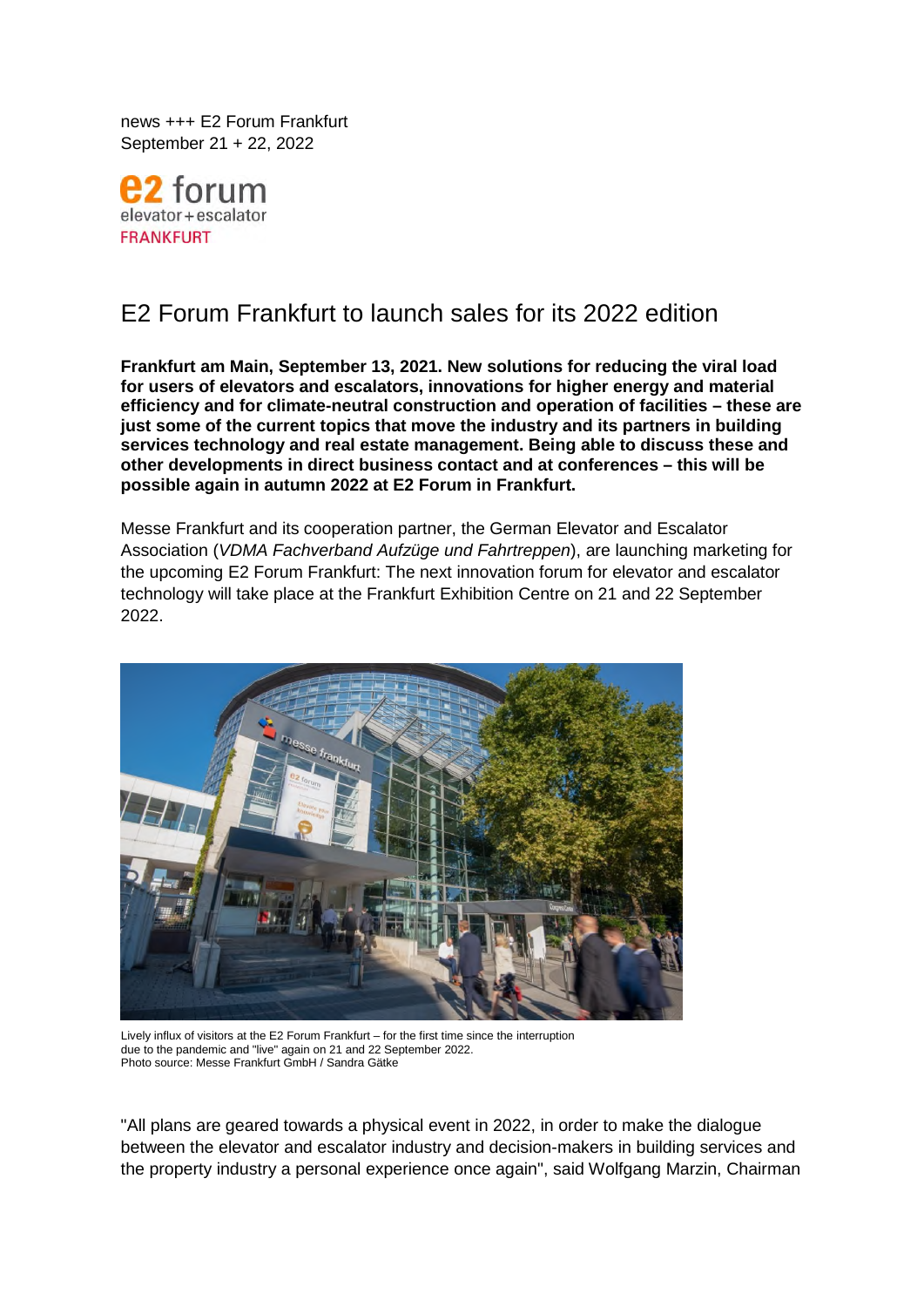of the Board of Management of Messe Frankfurt, at the launch of the exhibitor campaign a good year before the event.

# **Live again in 2022, strong contacts and under one roof**

"Following the long Corona wait, we are looking forward to seeing all E2 Forum stakeholders again in person in 2022. After the prolonged absence, technical progress has not stood still and so we want to share the latest developments in the lift and escalator industry at the Messe Frankfurt Congress Centre and take the opportunity for cross-sector networking between the industry and the planners and operators of conveying systems," expressed Dr. Peter Hug, Managing Director of the VDMA Trade Association for Elevators and Escalators. "Our industry is benefiting from megatrends such as urbanisation but also from the demographic trend and it is also developing further due to the digitalisation coming into focus. This leads to innovations and visions for the future, which will be presented at the E2 Forum Frankfurt. Also, sustainability plays an important role in the industry, if we take, e.g., the durability and high recyclability of our products which is an expression of our striving for material efficiency."

Live, contactful and under one roof, this dialogue of future topics will take place at the E2 Forum Frankfurt with a series of contact and conference formats and the Networking Evening. For the exhibition, conference lectures, workshops, meetings and presentations, the premises in the Congress Center of Messe Frankfurt (CMF) will be available as planned.

# **Compact and efficient: new stand concept for exhibitors**

Messe Frankfurt has further refined its range of products and services for exhibitors. Based on the different needs in terms of stand size and scope of presentation and meeting areas, five different complete stand options are available for 2022. They all include the full stand construction, requiring little planning at cost-effective conditions, because the organiser Messe Frankfurt takes over the coordination from the first day of planning to the last day of dismantling. Also included in the offer is a media package that ensures exhibiting companies an attractive presence on the digital communication channels of the E2 Forum – 365 days a year.

Favourable early booking conditions apply to registrations received by 25 January 2022.

# **Members of the E2 Forum Frankfurt Exhibitor Advisory Board**

These companies are active on the Exhibitor Advisory Board of the E2 Forum Frankfurt:

- Klaus Gerhards, WITTUR GmbH
- Udo Hoffmann, OTIS GmbH & Co. OHG Headquarters Germany
- Björn Kollmorgen, Kollmorgen Steuerungstechnik GmbH
- Wolfgang Nothaft, MEILLER Aufzugtüren GmbH
- Dr. Meinolf Pohle, Schindler Deutschland AG & Co. KG
- Hans Sacherer, TK Elevator
- Jens-Albert Schenk, OSMA-Aufzüge Albert Schenk GmbH & Co. KG
- Martin Schmitt, Aufzugswerke Schmitt + Sohn GmbH & Co. KG

The German VDMA Trade Association for Elevators and Escalators is represented by Ebru Gemici-Loukas und Dr. Peter Hug.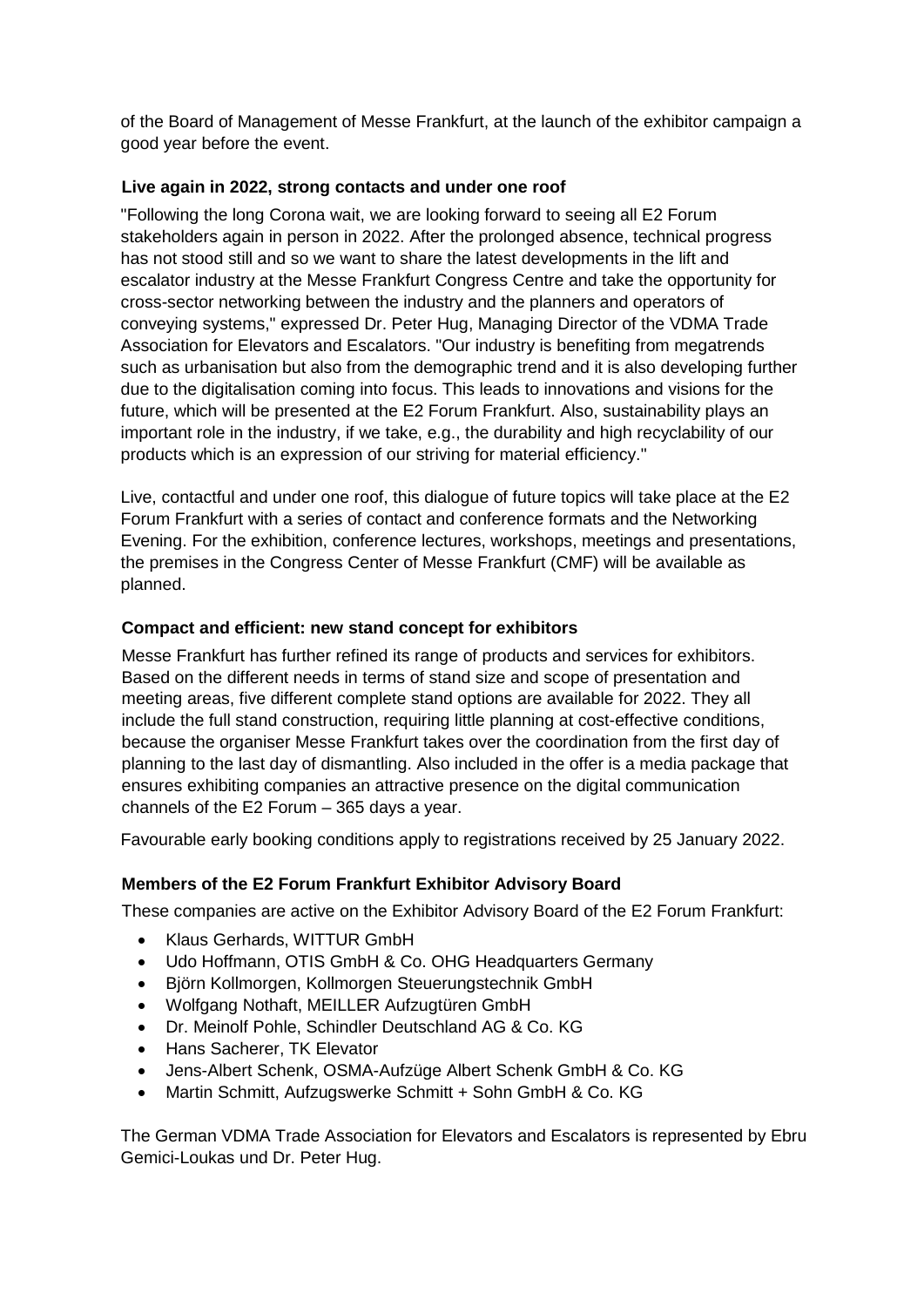## **E2 events for the building technology industries**

The vertical-horizontal movement of people and goods within and between urban infrastructures calls for intelligent and interconnected building-systems technology. Messe Frankfurt brings together all relevant players who are seeking or offering market-ready solutions for these challenges. Thus creating an expert network, which is unrivalled worldwide: Building Technologies.

In the expert field of building technologies Messe Frankfurt organises a total of 24 trade fairs on three continents, including the world's two leading trade fair brands in the industry: Light + Building and ISH.

Accordingly, the trade-fair and exhibition organiser is expanding its marketing platforms and conferences around the globe. Today, Messe Frankfurt holds five events for elevators and escalators in America, Asia and Europe: With the International Elevator and Escalator (IEE) Expo in the metropolis of Mumbai, Messe Frankfurt provides the platform for the growing Indian market. The E2 Forums in Buenos Aires (Argentina), Frankfurt am Main (Germany), Milan (Italy) and in New Delhi (India) complement the portfolio as innovation forums for cross-industry dialogue between the industry and operators in the real estate sector, construction planning and building services technology.

The E2 Forum Frankfurt will take place on 21 and 22 September 2022 (Wednesday and Thursday) at the Congress Center of Messe Frankfurt (CMF).

### **Press information and photographic material:**

www.e2forum.com/press

# **Links to websites:**

www.e2forum.com www.linkedin.com/e2forum frankfurt www.twitter.com/e2forum @e2forum #e2forum www.ieeexpo.com I www.e2forum.it I www.biel-light-building.ar.messefrankfurt.com www.building-technologies.messefrankfurt.com www.instagram.com/building.technologies.messeffm